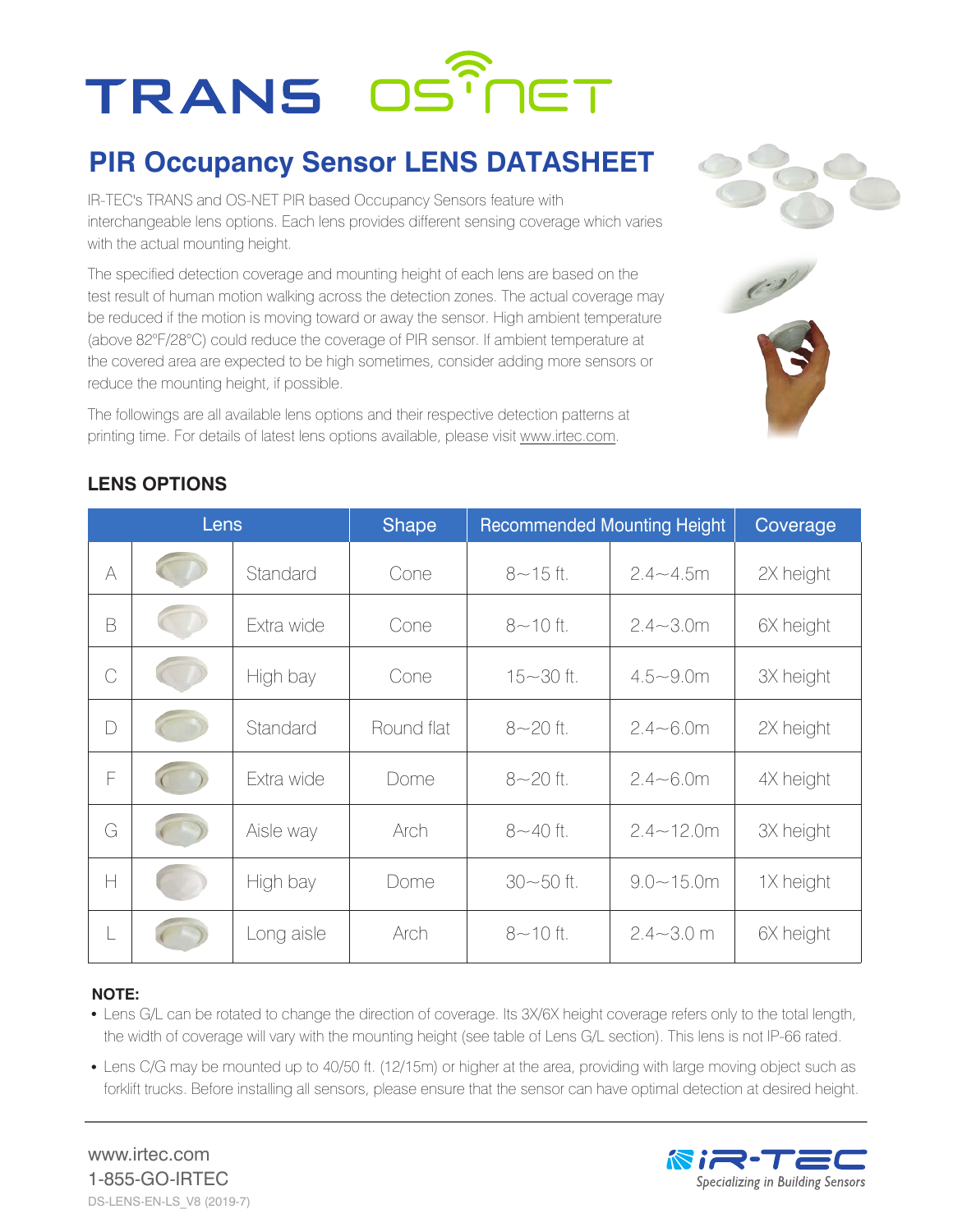### **LENS DATASHEET**

## **TRANS OS**<sup>?</sup>



www.irtec.com 1-855-GO-IRTEC DS-LENS-EN-LS\_V8 (2019-7)

NIR-TE Specializing in Building Sensors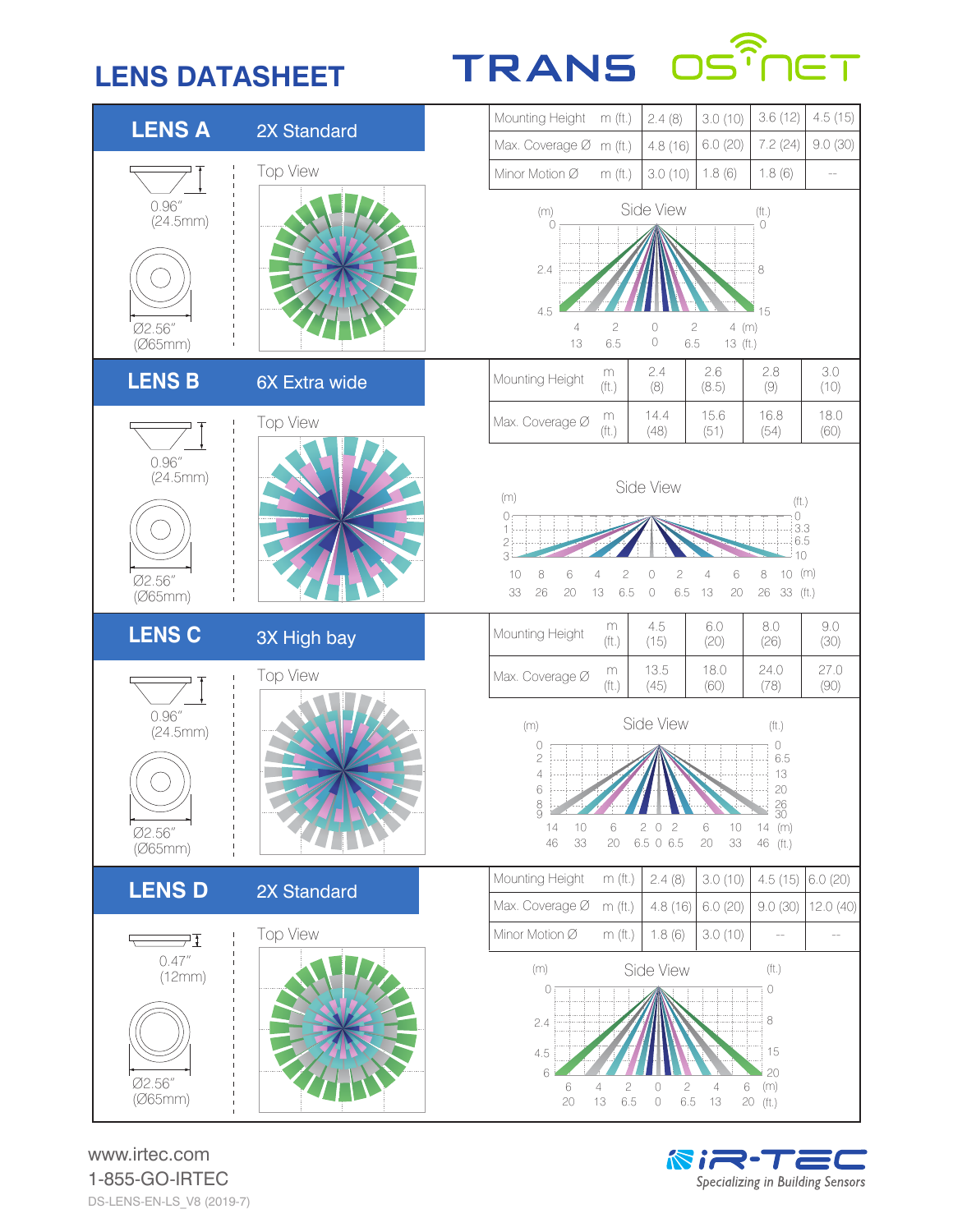### **LENS DATASHEET**

### TRANS OS ନ



www.irtec.com 1-855-GO-IRTEC DS-LENS-EN-LS\_V8 (2019-7)